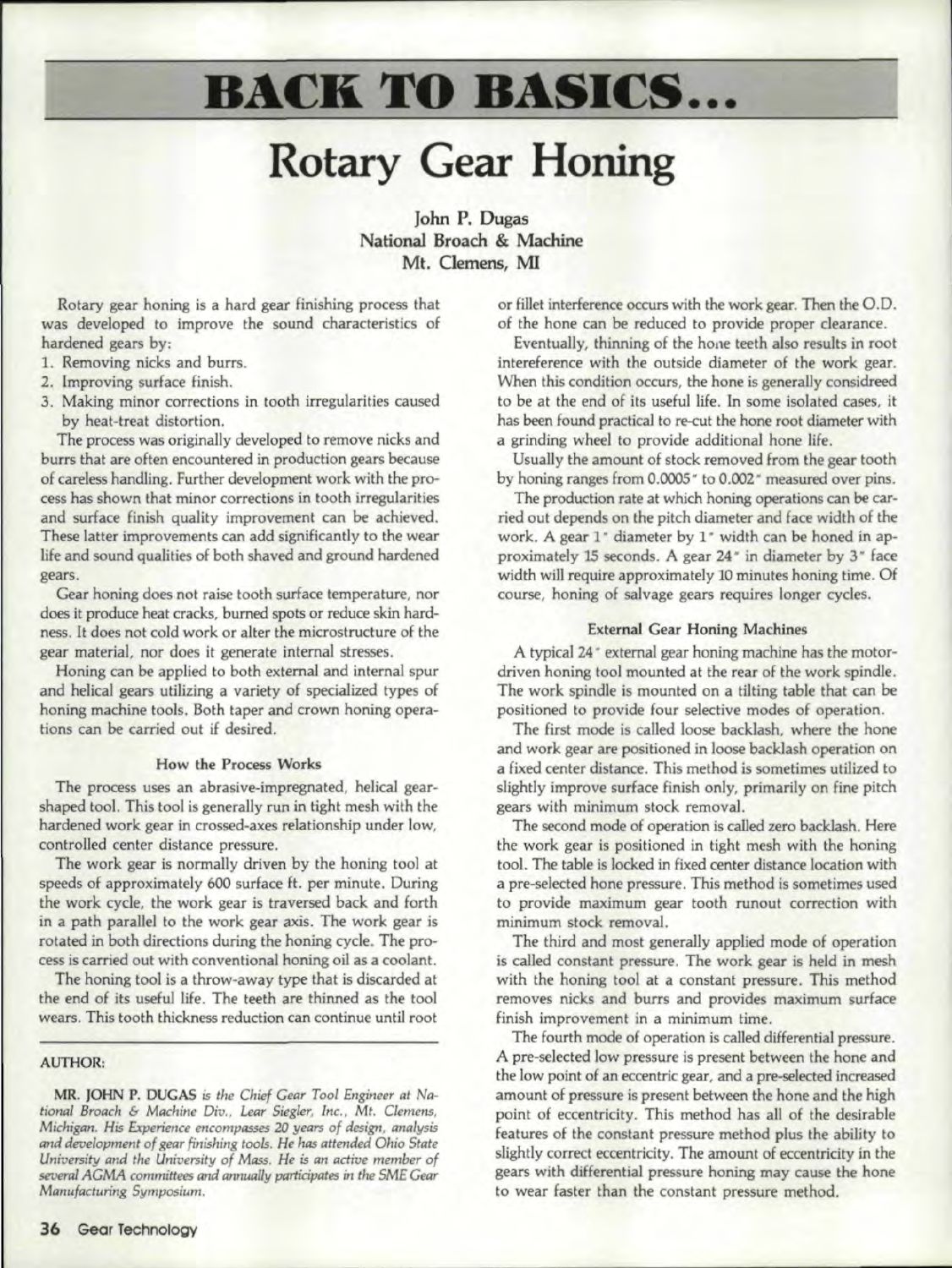

Fig. 1-Improvement in tooth accuracy achieved by honing a shaved helical truck transmission gear.

#### **Rotary Gear Honing Tools**

Honing tools are a mixture of plastic resins and abrasive grains such as silicon carbide, that is formed in a precision mold. They are made in a wide variety of mix numbers with grits ranging from 60 to 500, to suit special production and part requirements.

Honing tools are divided into three different types for three different applications.

1. The standard type honing tool is made in a variety of resin and abrasive mixes for gears that have been shaved and heat treated. It removes nicks and burrs, improves tooth spacing and runout and can provide surface finishes down in the 8 to 14  $\mu$  range.

2. The "AA" ground honing tool, similar to the standard type tool, has precision tooth forms. All critical dimensions on this tool are held within .0002". It is used on ground hardened gears to improve spacing and runout and provide surface finishes in the 8 to 10  $\mu$  range.

3. The polishing type honing tool is a flexible, porous polyurethane tool that will bring the surface finish down to the 4 to 6  $\mu$  range for total contact on ground or shaved gear teeth that have been previously honed. Polishing action is achieved by using an abrasive liquid compound during the finishing process.

Honing tools are made in diameters ranging from 31/2" (for internal gears) to 14" with face width from 1/2" to 2". Most gear hones are made with approximately 9<sup>\*</sup> diameter.

Selection of the proper honing tool depends on the tooth finishing method, the gear material, the honing application requirements and machine capacities.

# **Honing Shaved Gears**

Traditionally, tooth surface finishes in the range of 25 to 40  $\mu$  have been provided by the rotary gear shaving operation. The honing process, because it is not basically a heavy stock removal or tooth correction process, cannot substitute for gear shaving, which is performed on the soft gear. In fact, the tendency of a hone to charge a gear under 40 Rockwell C hardness with abrasive particles makes honing of soft gears a questionable application.

However, because a gear has to be heat treated, a process that usually roughens the tooth surface to a degree, the honing process tends to restore the hardened tooth surface finish to its original shaved condition and actually improves it. In all cases, the honed surface finish is better than the surface finish before honing. (Fig. 1).

To hone production gears, economy dictates that one grit (continued on page 48)



Fig. 2-Proficorder checks of ground gear teeth before and after honing.